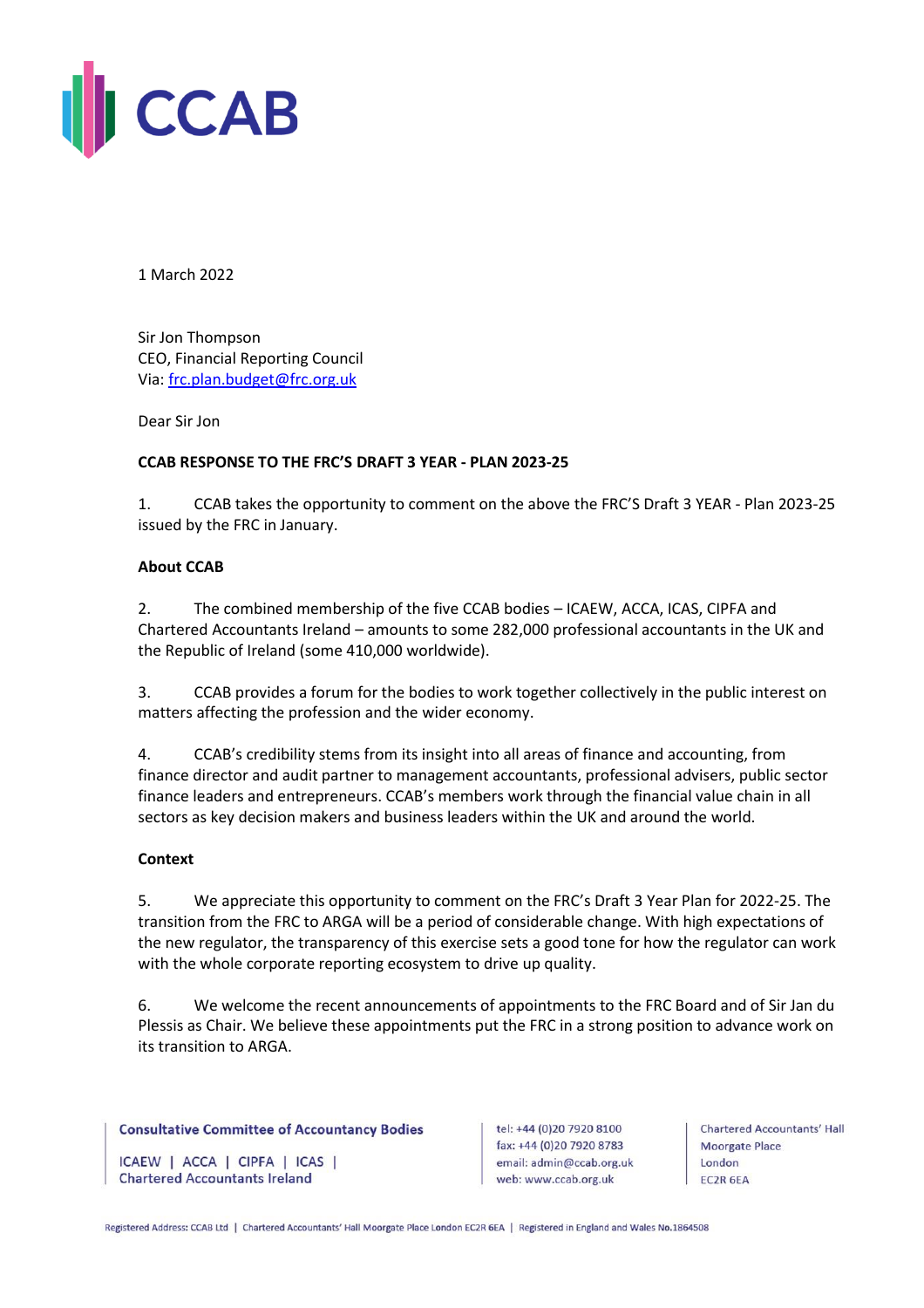

7. We welcome the FRC's efforts in considering carefully how best to encourage high standards. Among other references to this collaborative approach, the Strategy recognises 'with our regulatory powers comes a responsibility not only to apply those powers fairly and proportionately but also to provide clear and effective guidance to all those we regulate and support them to improve and meet our expectations over time'. This is a clear and thoughtful statement of intent. It provides a strong frame of reference for the FRC's transformation to ARGA. We encourage the FRC to further develop this thinking.

We support the direction of travel and the purpose statement set out by the FRC. We would like greater clarity on the scope or intent that sits behind this purpose statement and how the proposed budget will enable the fit for purpose organisation desired.

# **Preparing for transition in 2022/23**

8. Sir John Kingman envisaged a new regulator quite different in resource, power and approach to the FRC and it is good to see the Strategy consider the transformation in maturity and the mandate required. Getting to ARGA will require not only that the regulator builds a lot of new capabilities, but also that it succeeds in changing perceptions among consumers of corporate financial information. There are high expectations on ARGA, for whom BEIS has set the intangible objective of restoring trust in corporate reporting and audit, and it has not been articulated what success for ARGA would look like, or how it will be measured. We suggest that the first task for the new regulator will be in setting clear expectations for what it can reasonably achieve.

9. To inspire the respect Sir John Kingman envisages, ARGA will need to rapidly establish confidence that under its guidance reporting, audit and governance is of high quality and can be trusted. Four years after the Carillion failure there is little sense that the criticisms of the corporate reporting eco-system repeated in public debate have yet been comprehensively addressed. The FRC should clarify how it aims to build capabilities that meet expectations for ARGA and how it will approach the task of shifting public perceptions.

### **Funding – Proportionate, Evidence Based and Transparent**

10. Whilst CCAB fully supports the efforts of the FRC in its determination to implement reform within the inevitable constraints that exist ahead of legislation, it is disappointing for all that the Government's response to the consultation on the future of audit regulation in the UK is still to be published after many months of anticipation. We are keen to see the proposals for the statutory funding of ARGA and hope to see a new funding model being developed as soon as possible so that the allocation of costs to the funders is fair and proportionate.

### **Consultative Committee of Accountancy Bodies**

ICAEW | ACCA | CIPFA | ICAS | **Chartered Accountants Ireland** 

tel: +44 (0)20 7920 8100 fax: +44 (0)20 7920 8783 email: admin@ccab.org.uk web: www.ccab.org.uk

**Chartered Accountants' Hall Moorgate Place** London EC2R 6EA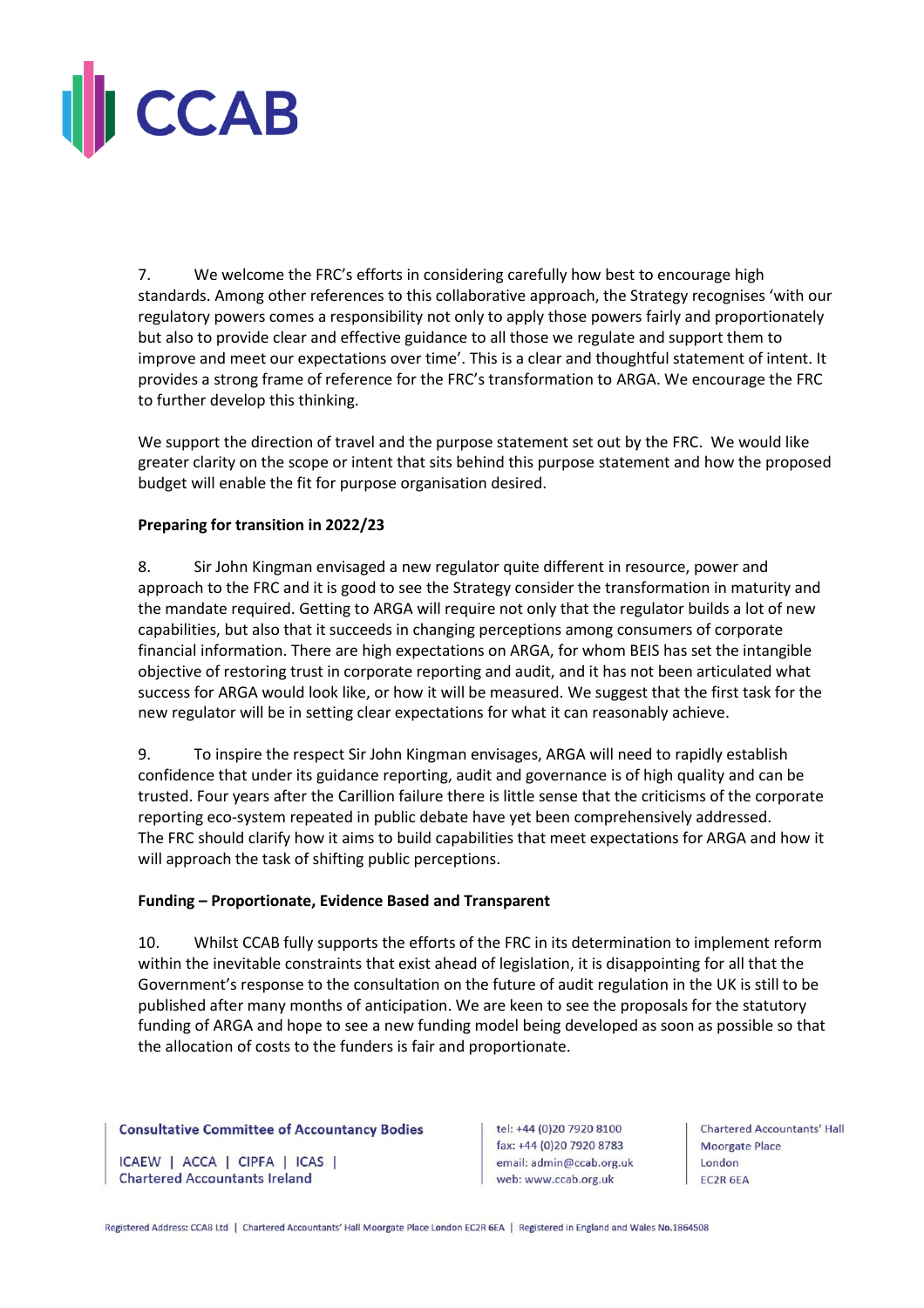

11. We welcome the FRC's efforts to produce a medium-term plan of three years. However, the FRC's planning is based on certain assumptions for the future, whilst we wait for the Government to confirm its response. As such, we note that the next three years could look quite different if the Government's response requires a reconsideration of those assumptions. We appreciate that we now have a draft three-year plan, rather than a single year budget, but the proposed increases have again come without any notice and don't appear to have any room for negotiation.

12. There is now a consistent pattern of steep rises in the FRC's budget, and the extent to which these must be met by the professional bodies. While the proposed increased for 2022/23 (22.7% for the CCAB contribution) may be less than in previous years, this still represents a significant outlay for organisations which continue to deal with their own challenges in a difficult economy at the time of an unprecedented global emergency (previous proposed increases in the CCAB contribution were over 46% in 2022/23 and 61% in 2021/22). We consider such increases as disproportionate and unfair, and we are concerned at the lack of accountability. As stated in last year's response, we still consider that the FRC has not adequately articulated the justification for them.

13. There are questions over the fairness of the approach to spending, and the extent to which it falls upon the CCAB. It is regrettable that consultation on a new funding model has been delayed. However, we welcome the FRC's commitment to address this soon, with an aim for a fairer, proportionate and more transparent model, which looks for contributions from groups who are not currently liable. We would strongly encourage the FRC to push this review forward at the earliest opportunity.

14 As noted in our response to the 2021/22 budget we would argue that reserves accumulated by the FRC before it became a public body should be made available to meet increased costs. All funders, but especially the accountancy profession, contributed to these reserves and we continue to propose that they are used to off-set some of the increase in the FRC's proposed budget, particularly while it is in a transitionary phase. We would like assurance that accumulated reserves will be used to fund the activities of the FRC.

15. We also believe there are legitimate questions to be asked over the proportionality of the spending. Using professional oversight spending as an example, we are not aware of oversight activity to date having uncovered concerns amongst the RSBs which would necessitate an additional £1.4 million of spending across 2022/23 (notwithstanding the scale of such activity). It also raises the question whether the current level of oversight activity is justified based on the evidence and the risk characteristics of RSBs. While the consultation document sets out some additional activities, it is not clear that these will require the level of spending which is proposed or indeed what systemic risks they are seeking to address.

### **Consultative Committee of Accountancy Bodies**

ICAEW | ACCA | CIPFA | ICAS | **Chartered Accountants Ireland** 

tel: +44 (0)20 7920 8100 fax: +44 (0)20 7920 8783 email: admin@ccab.org.uk web: www.ccab.org.uk

**Chartered Accountants' Hall Moorgate Place** London EC2R 6EA